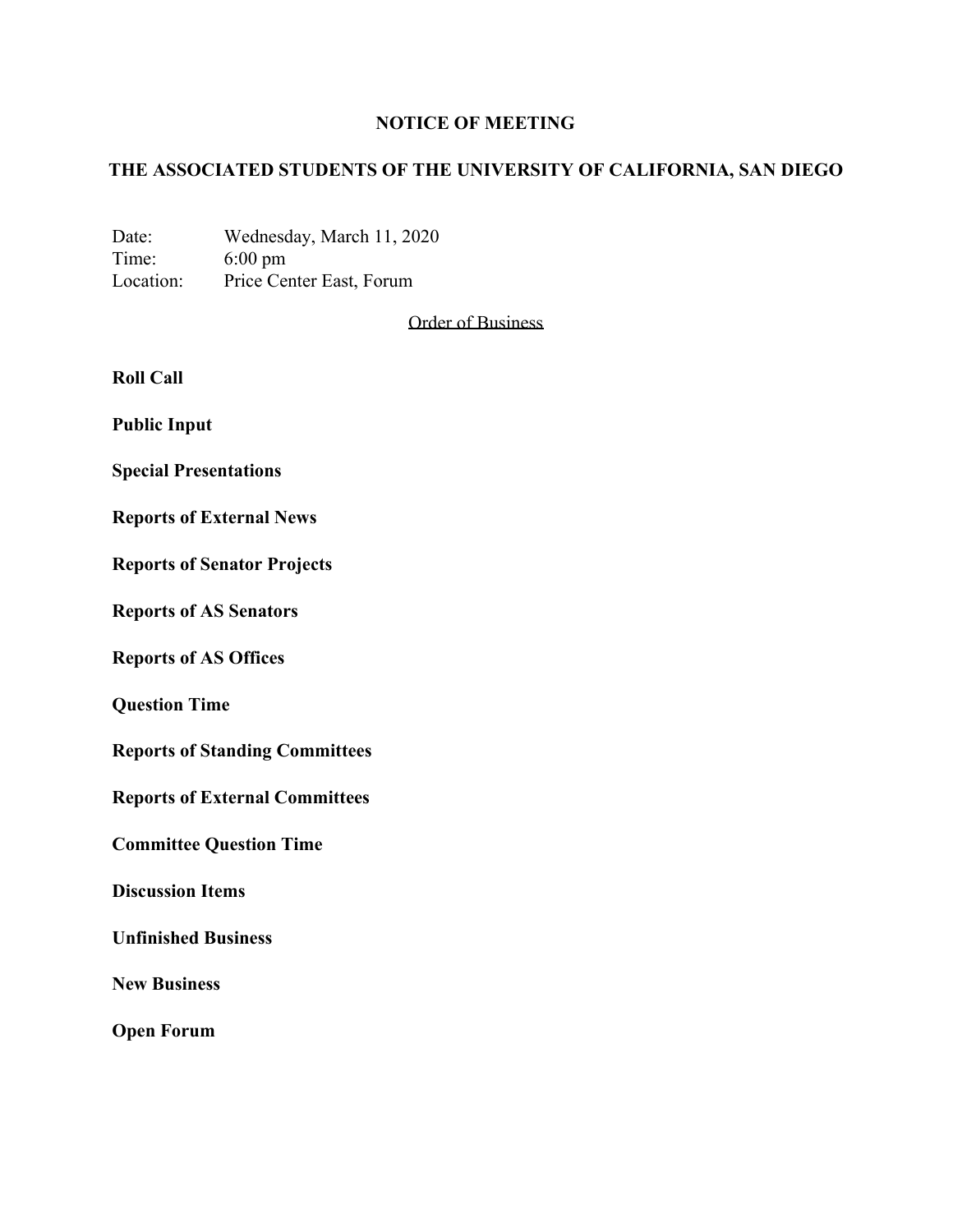## **Roll Call**

#### **Written Reports**

**1** AS Office of the President: I will be working with OPHD and ITS to update the OPHD website so that it is more user-friendly. I will also be collecting information on what students would like to be portrayed as far as data from OPHD. If constituents have anything they would like to specifically see on the OPHD website in terms of data, please report. Stuff the Bus Committee still needs Senators. Please let me know if you are interested since we are finding a new time. I will be meeting with the AVC of Student Life and Vice Chancellor of Student Affairs this week, let me know if you have anything you would like brought up. I will also be attending Undergraduate Council on Friday next week.

**2** Office of the External Affairs: This week OEA met to discuss the full encompassing logistics for the upcoming UCSA Student Lobby Conference, in which I have been working closely with the office's Legislative Director and our AS Executive Assistant for coordination of the trip. Also, was a part of a conference call with UCSA University Affairs Committee to discuss our community effort to create directives for how to advocate against the tuition proposal that will most likely be considered at this upcoming UC Regents meeting, which will be held at UCLA March 17-19, 2020. In that call we also discussed our agenda for the our upcoming bi-monthly with UC President Napolitano and specific items we want discussed in that meeting along with UCOP Student Affairs Division. With the UC Student Regent deadline being Sunday, March 8th, 2020, please reach out in-person or through email on the type of qualifications and guidelines that you are looking for in the candidates so the UA committee can actively look for these things in each of the applicants. If you have any questions about anything, do not hesitate to reach out!

**3** Office of Finance: Firstly, we received a massive number of funding recommendations for the Winter Quarter. Far more than we expected. Since Winter Quarter is typically the slowest season for funding requests, both Nick and I were overjoyed to see the massive increase coming our way. We decided to allow more organizations to apply for funding and receive their funding in order to keep the campus energized throughout what has historically been a bad season. As such, we do need to reallocate funding from the Spring Quarter Student Org Funding to cover it. This shouldn't be a problem, and if it is, I will be reallocating unallocated funds to cover the cost. Personally, I feel as though supporting student organizations with this money instead of allowing it to roll back into our already large mandate reserves is the best use of the unallocated fund. Secondly, both of the office staff stipends were unanimously supported by the finance committee. The money would be spent to pay a weekly stipend to two members of the local affairs team who currently are working in a managerial capacity with their own unpaid staff. These positions are meant to mirror the external office's pay structure in the Legislative Director and Organizing Director respectively. My office staff will also begin the process of determining the hiring date of employees in each office to reallocate unspent wages. This money will not only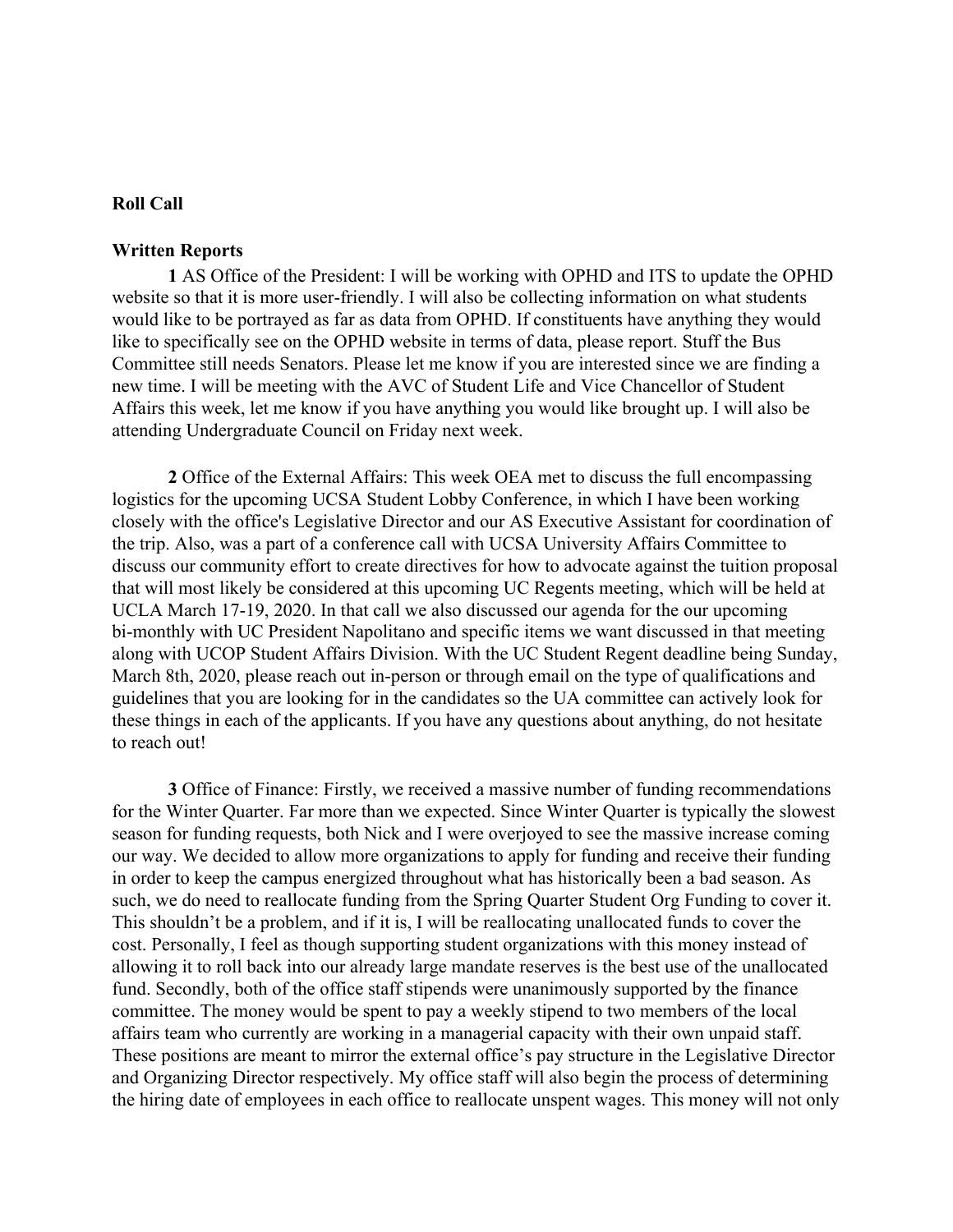cover the cost of these new employees, but be available for any other necessary spending from the unallocated budget. If it is not used, the funds will simply roll over into the next executive budget. The Muir Musical MOU should be signed this week by us and passed on to them for them to receive their money. The MOU is quite simple and matches the same one signed in years past. In short, it allows us to transfer the money we've already allocated in our budget to their accounts. I've also begun work on the Assessment of the Financial Sustainability of Associated Students. This will serve as a long, long assessment of AS's revenue and expenses and analyze how effectively we have been using our money. It will be published likely in week 5 of spring as the first wave of Senators begin to term out. The assessment also includes an analysis of where AS should go in the future, alongside recommendations to my successor about spending patterns. Furthermore, my project director and I are beginning a project to identify which student events on campus will have food to make these events more accessible for all students. Finally, I will be starting a process of organizing the office space for AS by purchasing and building shelving units for the fourth floor so all offices, commissions, and services, can have a central location for students to get in contact with them and to help organize the mess that has become the office. If you have any questions about this please feel free to let me know and I will be more than happy to answer!

**4** Allocation fo \$6364 from Programming Funds to Vietnamese Student Association UCSD VSA Vietnamese Culture Night

**5** Allocation of \$3351 from Programming Funds to Women in Business Spring Formal

**6** Allocation of \$1752.47 from Programming Funds to Association for Computing Machinery (ACM) Spring Kickoff

**7** Allocation of \$1347.76 from Programming Funds to Triton Linkedin Group Triton Networking Night

**8** Allocation of \$1235.89 from Programming Funds to Beta Theta Pi Rush Event Fall 2020 (Soda & Swine)

**9** Allocation of \$1142.93 from Programming Funds to Finesse Dance Company presents: Limitless

**10** Allocation of \$891.68 from Programming Funds to Health Care Frontiers URiM **Conference** 

**11** Allocation of \$873.16 from Programming Funds to Finesse Dance Company presents: Limitless

**12** Allocation of \$842.61 from Programming Funds to Youth Movement Against Alzheimer's Cupcake Giveaway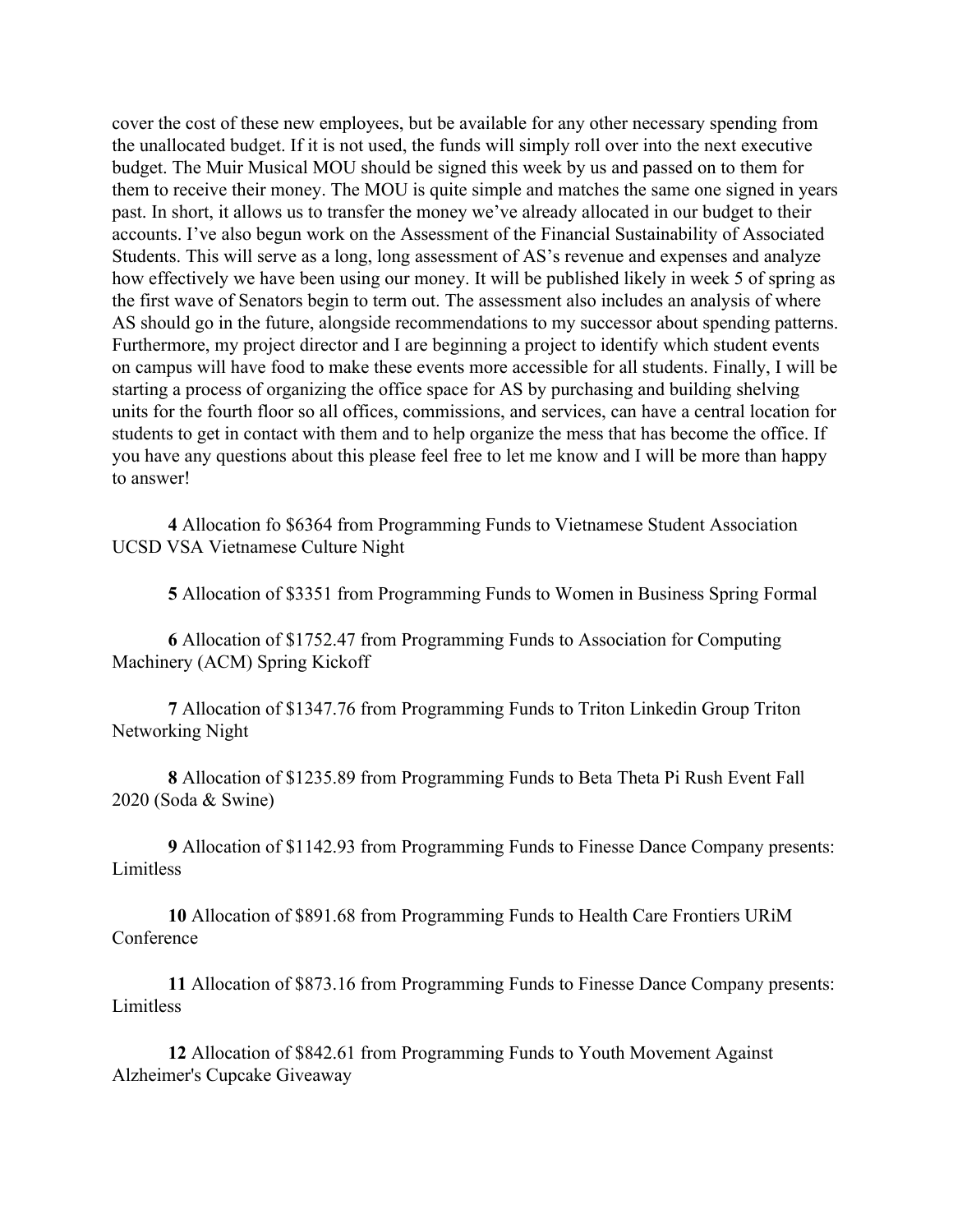**13** Allocation of \$693.12 from Programming Funds to Association for Computing Machinery (ACM) ACM x Open Source Chicken Day

**14** Allocation of \$672.30 from Programming Funds to Association for Computing Machinery (ACM) Hack.py: Intro to Python I

**15** Allocation of \$549.53 from Programming Funds to Tau Kappa Epsilon Alumni Mixer

**16** Allocation of \$490 from Programming Funds to Cybersecurity @ UCSD National Cyber League at Online, Cyber Skyline

**17** Allocation of \$480.83 from Programming Funds to Exercise is Medicine Medical Lecture Series GBM#1

**18** Allocation of \$454.07 from Programming Funds to Alpha Epsilon Delta Pre-Health Professional Honor Society Alpha Epsilon Delta GBM 1

**19** Allocation of \$450 from Programming Funds to Pakistani Student Association Kashmir: An Authentic Narrative

**20** Allocation of \$449.78 from Programming Funds to Triton XR Social

**21** Allocation of \$449.05 from Programming Funds to MEMO Spring GBM #1

**22** Allocation of \$402.99 from Programming Funds to Society of Women Engineers (SWE) SWE Spring GBM #1

**23** Allocation of \$400.62 from Programming Funds to American Chemical Society Student Affiliates (ACSSA) Week 4 Spring GBM

**24** Allocation of \$386.65 from Programming Funds to Biological Sciences Student Association BSSA Earth Day

**25** Allocation of \$376.67 from Programming Funds to Pakistani Student Association Kashmir: An Authentic Narrative

**26** Allocation of \$373.70 from Programming Funds to Multi-Asian Student Association DIY Boba Night

**27** Allocation of \$366.40 from Programming Funds to Open Source at UCSD Open Source at UCSD GBM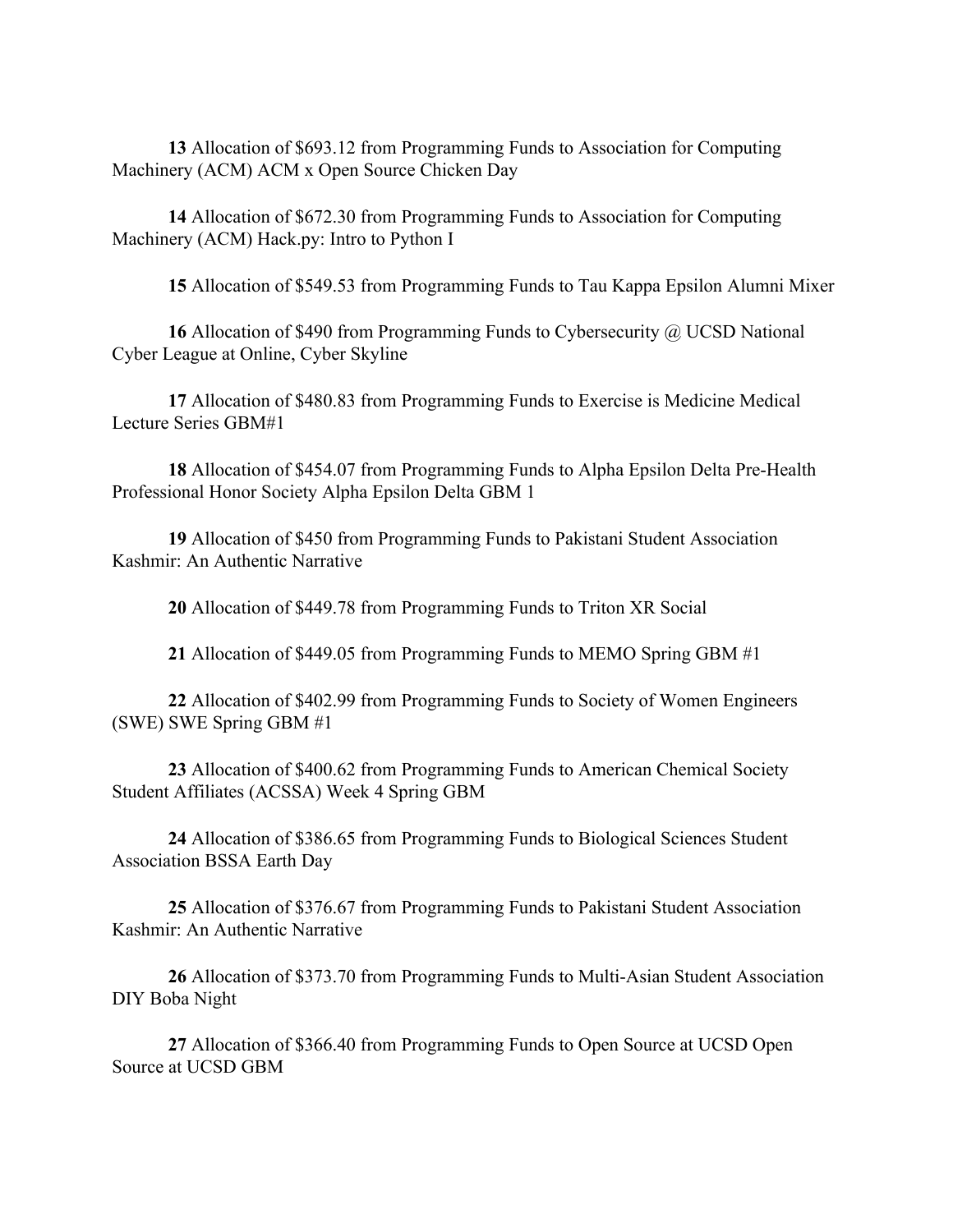**28** Allocation of \$357 from Programming Funds to Association for Computing Machinery (ACM) How to Learn Anything (SWE)

**29** Allocation of \$348.84 from Programming Funds to Pre-Pharmacy Society (PPS) Spotlight GBM 3

**30** Allocation of \$234.68 from Programming Funds to Association for Computing Machinery (ACM) Bit-Byte: Food Olympics

**31** Allocation of \$314.63 from Programming Funds to Exercise is Medicine Committee Mixer

**32** Allocation of \$308.84 from Programming Funds to First Generation Student Alliance Spring GBM 1

**33** Allocation of \$303.69 from Programming Funds to Redeemers Grace Church RGC Doubt Night

**34** Allocation of \$288.77 from Programming Funds to Pakistani Student Association Culture Show Open Practice

**35** Allocation of \$284.46 from Programming Funds to Women in Business Social Night - WIB Spring Recruitment

**36** Allocation of \$282.84 from Programming Funds to Cybersecurity @ UCSD CG@U Spring GBM

**37** Allocation of \$239.94 from Programming Funds to Japanese Student Association JSA GBM 1

**38** Allocation of \$235.70 from Programming Funds to Association for Computing Machinery (ACM) Bit Byte: T-Shirt Making

**39** Allocation of \$212.48 from Programming Funds to Undergraduate Bioinformatics Club at UCSD (UBIC) UBIC Spring GBM 2020

**40** Allocation of \$210.27 from Programming Funds to Undergraduate Bioinformatics Club at UCSD (UBIC) Southwest Bioinformatics Conference Day 2 Morning

**41** Allocation of \$203.85 from Programming Funds to Chancellor's Scholars Alliance CSA Game Afternoon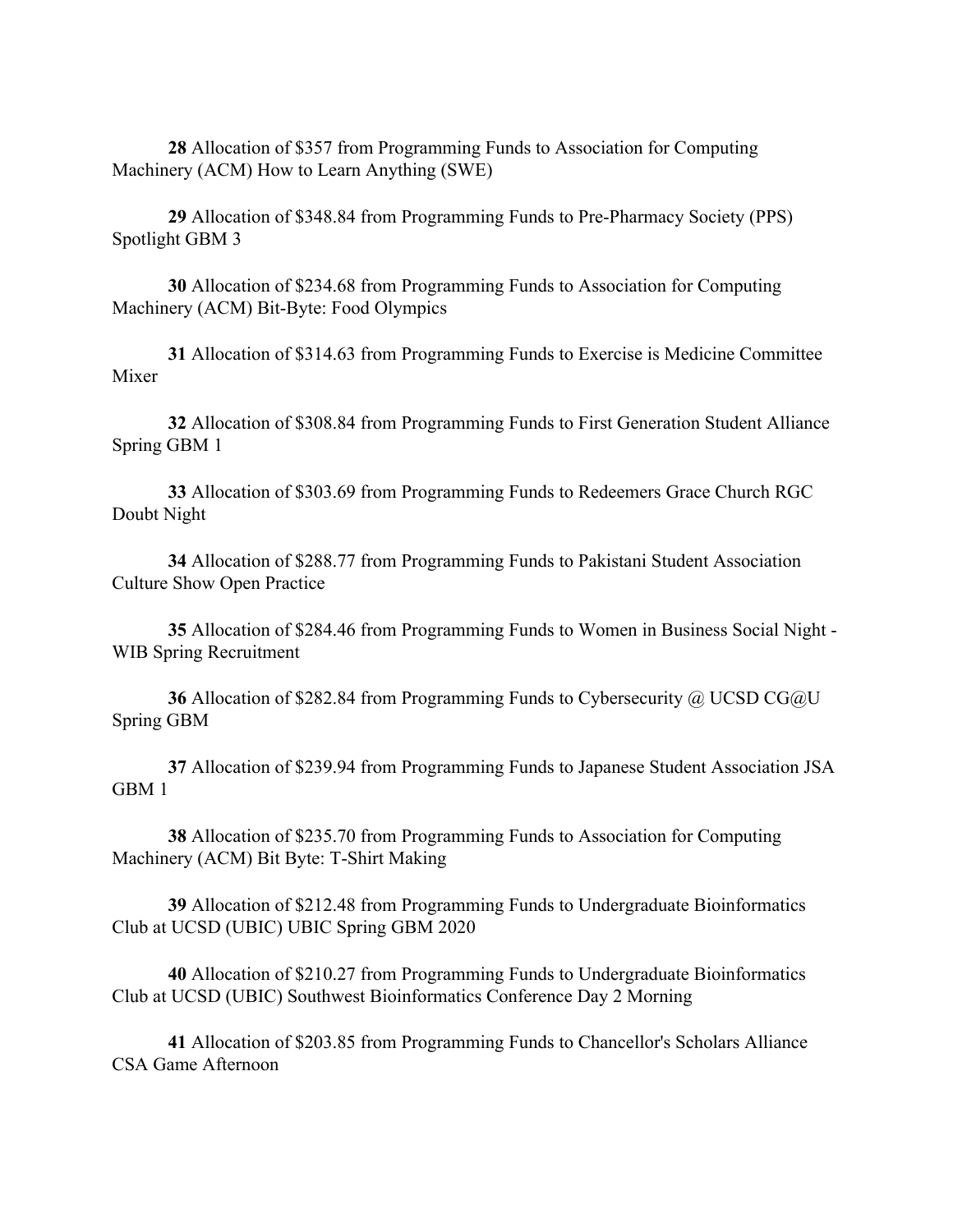**42** Allocation of \$200.68 from Programming Funds to Phi Sigma Pi Phi Sigma Pi Info Night - Meet the Brothers

**43** Allocation of \$199.34 from Programming Funds to Quidditch Spring GBM

**44** Allocation of \$191.58 from Programming Funds to Phi Sigma Pi - Game Night

**45** Allocation of \$190 from Programming Funds to Healing Hands at UCSD Healing Hands GBM 1

**46** Allocation of \$188.56 from Programming Funds to Tritons for Sally Ride Science TSRS Spring GBM#1

**47** Allocation of \$165 from Programming Funds to Women in Business Info Night - WIB Spring Recruitment

**48** Allocation of \$141.86 from Programming Funds to Brain Exercise Initiative, The BEI GBM #1

**49** Allocation of \$140.04 from Programming Funds to Tzu Chi Collegiate Association at UCSD UCSD Tzu Ching Spring GBM

**50** Allocation of \$139.22 from Programming Funds to Phi Sigma Pi Info Night - Meet the Brothers

**51** Allocation of \$134.70 from Programming Funds to Darkstar Library Spring Open House

**52** Allocation of \$130.50 from Programming Funds to Asian and Pacific Islander Student Alliance (APSA) APSA: Spring GBM 2

**53** Allocation of \$119.10 from Programming Funds to Phi Sigma Pi Academic Resources Exploration Night

**54** Allocation of \$100.13 from Programming Funds to Flying Sams GBM

**55** Allocation of \$99.56 from Programming Funds to Chem-E-Car Project Spring GBM 2

**56** Allocation of \$97.41 from Programming Funds to Flying Sams GBM 1

**57** Allocation of \$39.89 from Programming Funds to Darkstar Library Spring Cleaning-Day 1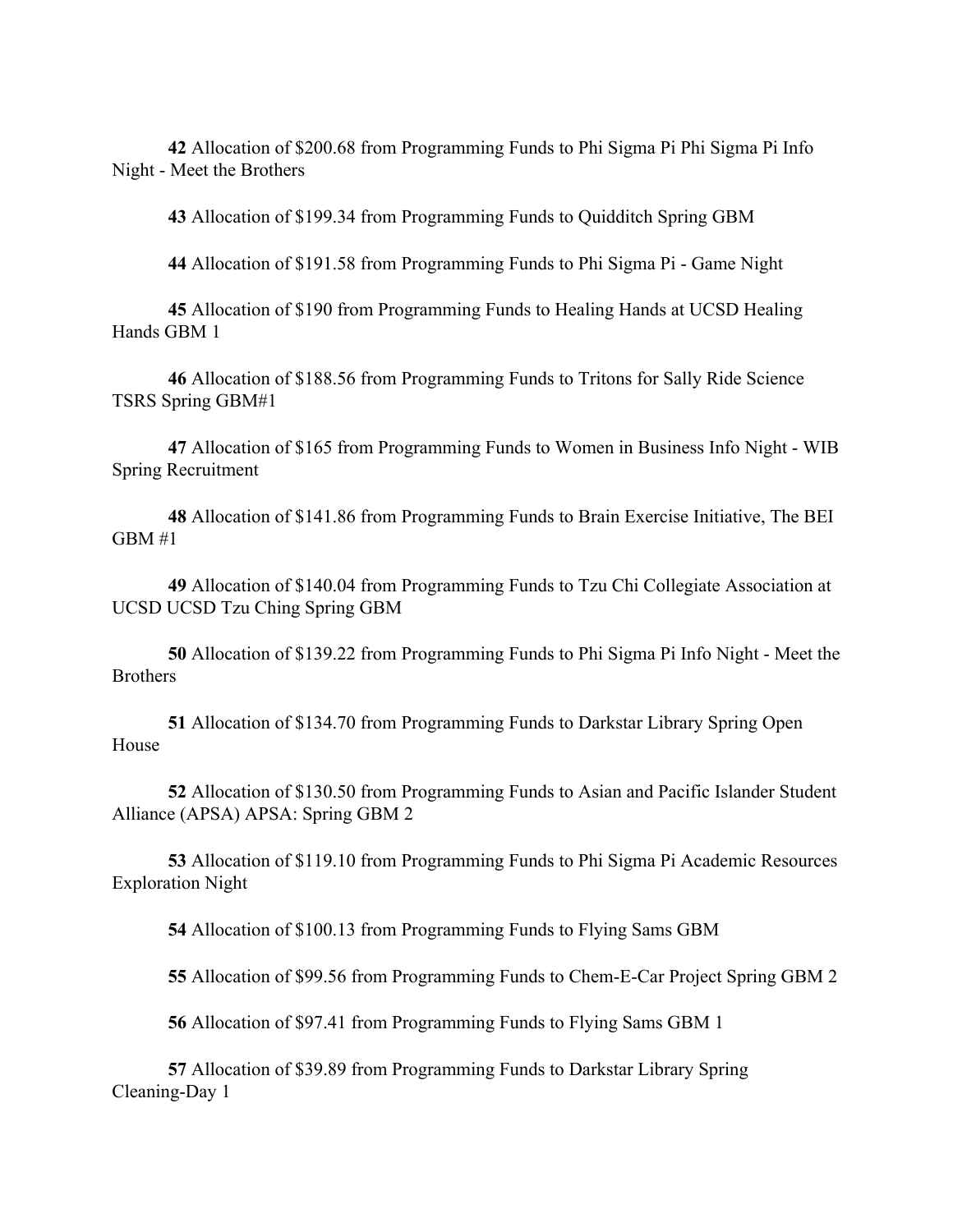**58** Allocation of \$39.89 from Programming Funds to Darkstar Library Spring Cleaning-Day 2

## Bills in Committee

#### **Finance Committee**

**F1** Allocation of \$97.25 from Programming Funds to Pokemon League at UCSD Pokemon League Spring GBM #1

**F2** Allocation of \$240 from Unallocated Funds to the Office of Local Affairs for a new office staff stipend for the Governmental Affairs Director. (Paid at 30\$/wk for 8 weeks). Sponsored by Ethan Christensen.

**F3** Allocation of \$160 from Unallocated Funds to the Office of Local Affairs for a new office staff stipend for the Community Affairs Director. (Paid at \$20/wk for 8 weeks). Sponsored by Ethan Christensen.

**F4** Approval of Muir Musical MOU (Attachment 1). Sponsored by Ethan Christensen.

**F5** Allocation of \$70,211.92 from Spring Quarter Student Org Funding to Winter Quarter Student Org Funding. Sponsored by Ethan Christensen.

## **Legislative Committee**

**L1** Appointment of Dalton Wiggins as Chief of Staff in the office of Services and Enterprises, effective immediately until appointment of a successor. Sponsored by Ethan Christensen.

**L2** Appointment of Armen Karabekyan as Judicial Board Member effective immediately. Sponsored by Eleanor Grudin

**L3** Appointment of Arbi Leka as Judicial Board Member effective immediately. Sponsored by Eleanor Grudin

**L4** Appointment of Adarsh Parthasarathy as Judicial Board Member effective immediately. Sponsored by Eleanor Grudin

**L5** Updates to the Body Language of the CAPS and Student Mental Health Fee Referendum. Sponsored by Eleanor Grudin (Attachment 2)

**L6** Updates to the Language of the Canyonview Fee Referendum. Sponsored by Eleanor